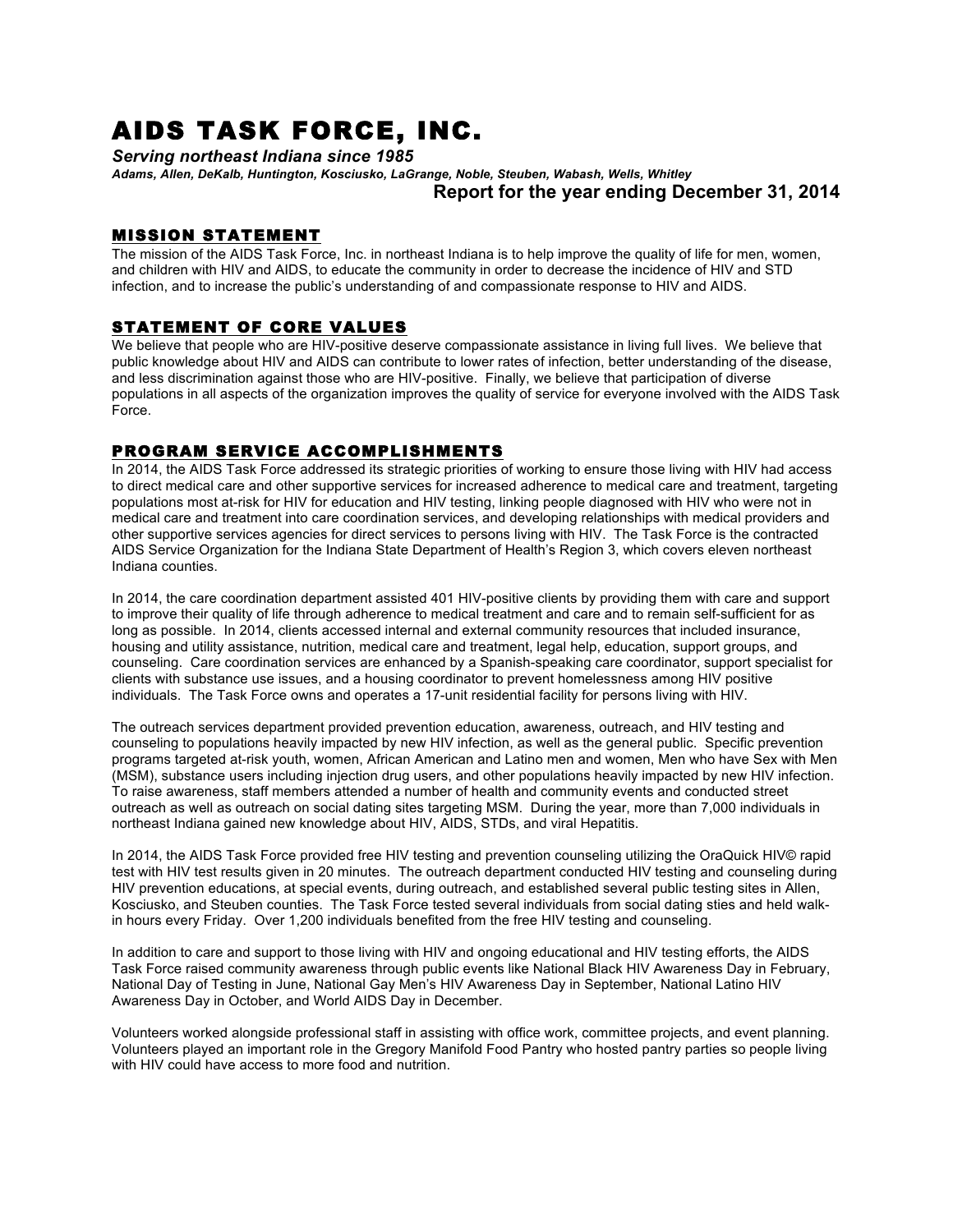To raise funds for its programs and to build AIDS awareness, the task force sponsored the 18<sup>th</sup> annual AIDS in May and in October received funds raised by the 26<sup>th</sup> Annual Lesbian and Gay Dinner Dance, for which the Task Force is fiscal agent and financial recipient of funds raised.

### CONTACT INFORMATION

**AIDS Task Force, Inc. 260.744.1144 info@aidsfortwayne.org 525 Oxford Street 1.800.417.3085 www.aidsfortwayne.org Fort Wayne, Indiana 46806 Fax 260.745.0978**

## AFFILIATIONS

*HIV Care Coordination and the CTR program are programs of the Indiana State Department of Health. The AIDS Task Force is a Partner Agency of the United Way of Allen County.*

### BOARD OF DIRECTORS, 2014

Earl Robinson, *President* Fort Wayne Community Schools Davis Kirk, *Vice President* David Kirk Photography Rick Maples, *Treasurer* Home Nursing Services Denise Klausner, *Secretary* Fort Wayne Metals Robert Gould Community Volunteer / Retired Daniel Borgman Helmke Beams LLP Heather Morrison-Bean Parkview Hospital

### STAFF, 2014

Executive Director, Jeff Markley Business Manager, Diondra Miller Front Desk Assistance, Reggie Trout

Director of Client Services, Sara Seifert Care Coordinator, Megan Perry Care Coordinator, Tabby Lutz Care Coordinator, Kelsey Kreger Care Coordinator, Kellen Lewis Lead Care Coordinator, Tabitha Harris

# DONORS & UNDERWRITERS, 2014

**Operating / Event Support**<br> **Capital / Asset / Capacity Building Support**<br>
Foellinger Foundation<br>
Foundation Communisty Communisty Communisty Communisty Communisty Communisty Communisty Communisty Communisty Comm Foellinger Foundation Foellinger Foundation Community Foundation of Greater Ft. WayneThe Health Foundation of Greater Indianapolis Ian & Mimi Rolland Foundation Gay & Lesbian Dinner Dance PHP Foundation **Meijer** 80/20 Foundation

Indiana State Department of Health Lincoln Financial Group Foundation Development Authority Maximus Foundation St. Joseph Community Health Foundation **Indiana State Department of Health** United Way of Allen County<br>
Waterfield Foundation<br>
Waterfield Foundation<br>
Version Community Action Group MAC AIDS Fund

Dar Richardson Grief and loss counselor Debby Beckman YWCA Sandra Griffin Community Volunteer / Retired Alan Nauts St. Francis University Jane Sliva Indiana-Purdue of Fort Wayne Roberta Golani ICAN & Paytons Place Sharon Callender Leadership Fort Wayne - Board Intern

Care Coordinator, Kathleen Menefee P/T Care Coordinator, Terry Taylor Housing Coordinator, Arien Dillon Addictions Specialist, Vanessa Hicks

Director of Outreach Services, Kandace Kelly Prevention Outreach Coordinator, Patricia Veazy Education Outreach Coordinator, Rose Ellison Community Outreach Coordinator, Timothy Price CTR Coordinator, Joe Sims

### **Programs for Clients Outreach / Prevention / Linkage to Care Programs**

Indiana Housing & Community . The Health Foundation of Greater Indianapolis Fort Wayne Health & Education Foundation